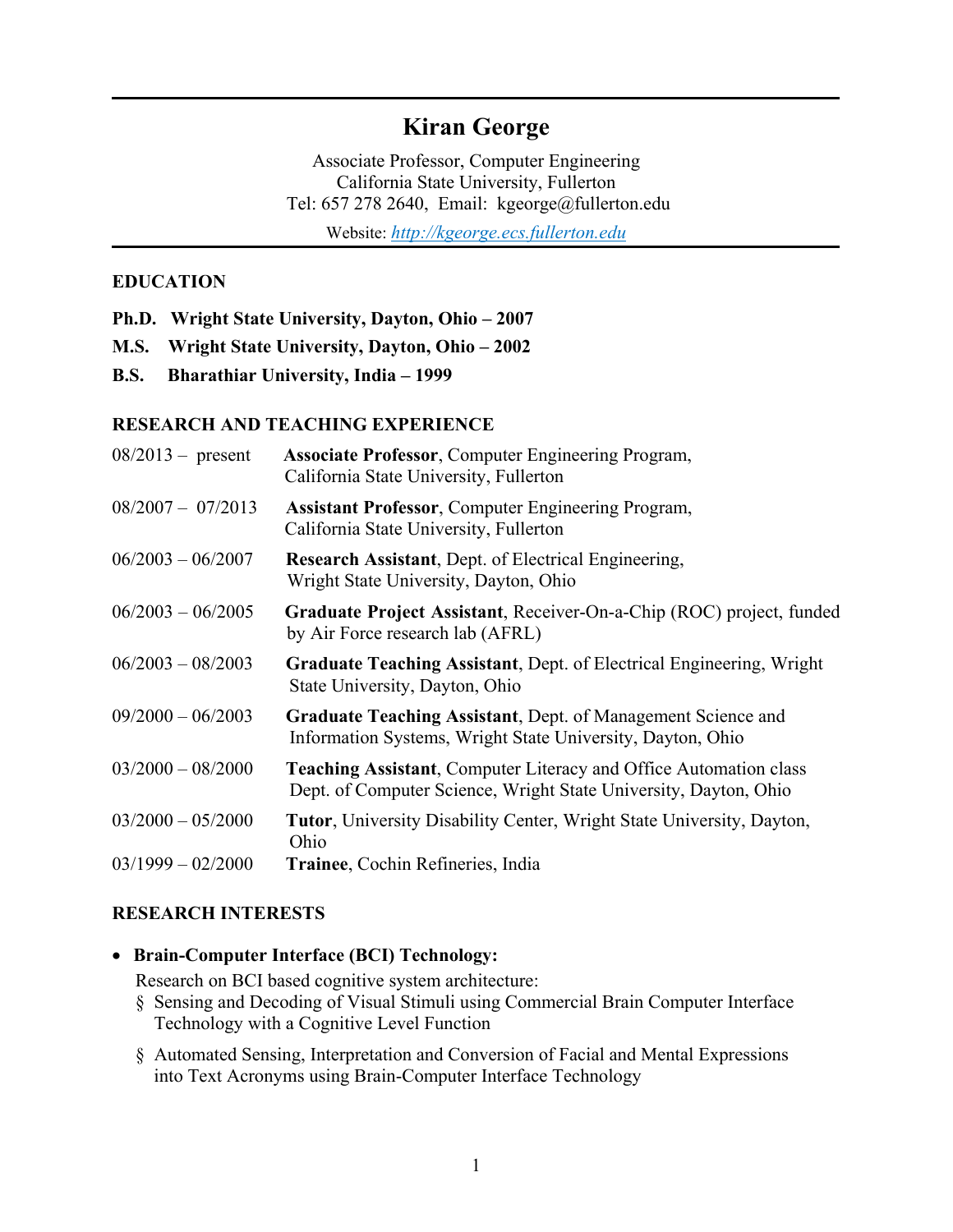#### **Biomedical Research:**

- § Design, Implementation and Evaluation of a Brain-Computer Interface Controlled Mechanical Arm for Rehabilitation (collaborative project with Western Digital)
- § Real-Time User-Controlled Miniature Optical System
- § Intelligent Indoor Air Quality and Ventilation System

#### **Wideband Digital Receivers**:

- § Improve the performance of the digital receivers by utilizing a supervised learning technique augmented with *intrinsic*, *semantic,* and *episodic* memory.
- § High-resolution spectral measurement for digital wideband receivers through amplitude comparison and empirical frequency estimation
- § Modular test RF instrumentation and measurement for a hybrid computing digital wideband receiver
- § Design and implementation of intelligent pulsed radar receiver (collaborative project with Mercury Defense)

#### **High-Performance Computing:**

- § Acceleration of CUDA Enabled Smith-Waterman Application for Sequence Alignment using MPI on a GPU Cluster
- § Performance Measurement of a High-Performance Computing System Utilized for Electronic Medical Record Management

#### **HONORS AND AWARDS**

- 2012 Recipient of *NSF Faculty Early Career Development (CAREER)* award
- 2012 Recognized for Service (Faculty Recognition: Scholarly & Creative Activity event, April 2012)
- 2011 Recognized for Sponsoring Student Research and Creative Activities (Faculty Recognition: Scholarly & Creative Activity event, April 2011)
- 2010 Recognized for Outstanding Record in Scholarly & Creative Activity (Faculty Recognition: Scholarly & Creative Activity event, April 2010)
- 2009 Accepted into "Marquis Who's Who in America", (2010, 64th Anniversary Edition)
- 2009 Recipient of Best Senior Design Project Advisor: Computer Engineering
- 2008 Recipient of Best Senior Design Project Advisor: Computer Engineering
- 2007 Accepted into "Marquis Who's Who in America",  $(2008, 62<sup>nd</sup>$  Anniversary Edition)
- 2006 Recipient of the Dean's Award for Outstanding Graduate Student (Ph. D. Engineering Program)
- 2006 Accepted into "Marquis Who's Who in America", (2007, 61<sup>st</sup> Anniversary Edition)
- 2006 Accepted into "Strathmore's Who's Who" Registry for Outstanding Professionals (2006- 2007, 13th Anniversary Edition)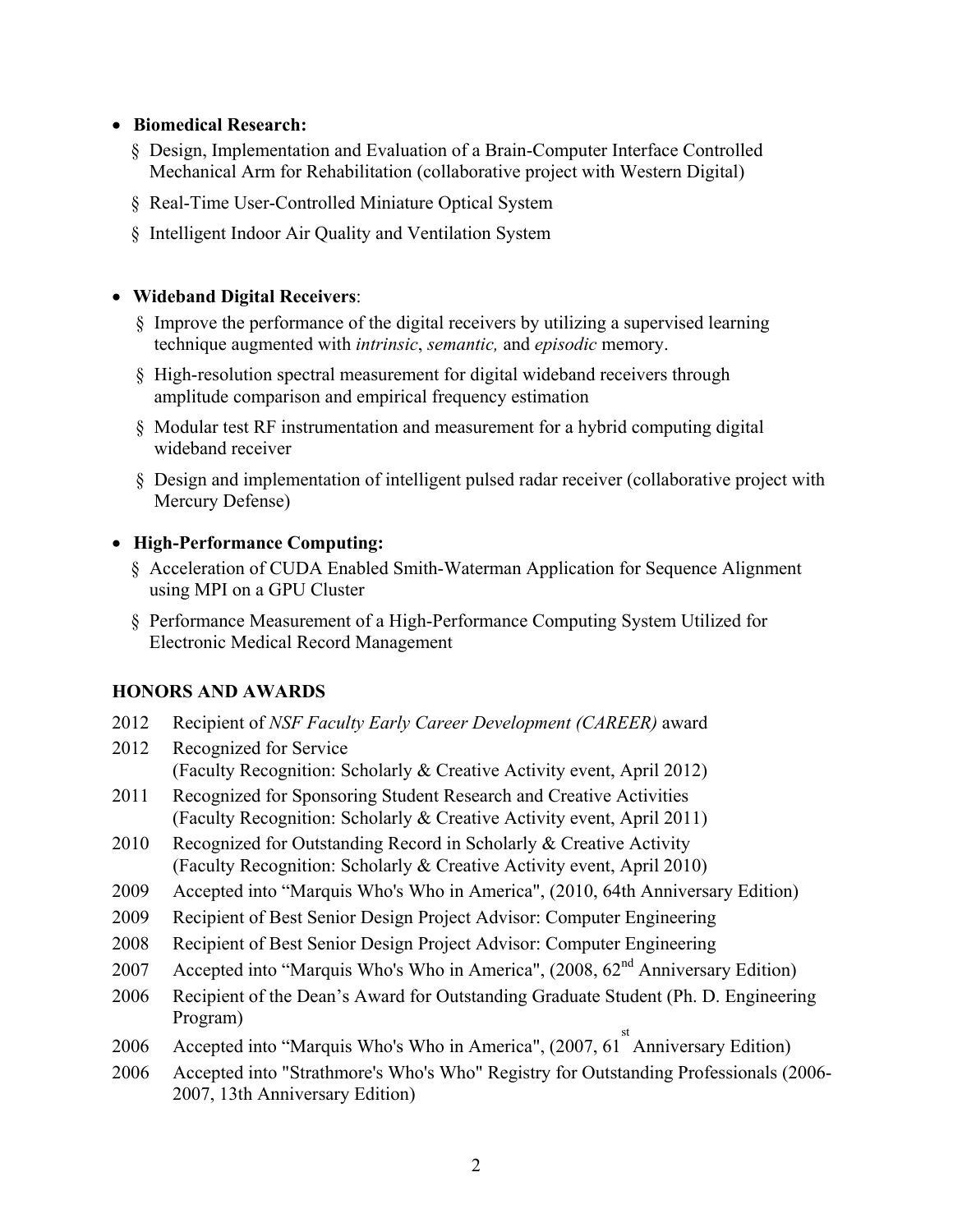- 2006 Accepted into "America's Registry for Outstanding Professionals", (2006-2007, 11th Anniversary Edition)
- 2006 Recipient of Ph.D. Engineering Scholarship, Wright State University
- 2003 Recipient of Competitive DAGSI Scholarship, Home Institution Wright State
- 2003 Recipient of Chair's Special Recognition for Contribution, Dept. of Management Science and Information Systems, Wright State University
- 2002 Recipient of Chair's Special Recognition for Excellence in Teaching, Dept. of Management Science and Information Systems, Wright State University
- 2001 Awarded Graduate Teaching Assistantship, Dept. of Management Science and Information Systems, Wright State University
- 1999 Awarded Graduate Trainee Position, Cochin Refineries Ltd., India, based on a national level qualifying exam

#### **GRANTS AWARDED**

### **Current Grants**

- **NSF I-Corps grant** [PI (share: \$50,000); project duration: 6 months; \$50,000]
- **NSF CAREER grant** [Sole investigator; project duration: 5 years; \$400,000]
- **NSF S-STEM grant:** [PI (share: \$598,000); project duration: 5 years; \$598,000]

### **Past Grants**

- **NSF BRIGE grant** [Sole investigator; project duration: 3 years; \$174,795]
- **US Army Research Lab grant** [Sole investigator; project duration: 1 year; \$122,243]
- **NSF REU grant** [supplementary grant as part of NSF BRIGE grant; \$6000]
- **Engaging Students in Engineering Minigrant** [Stevens Institute subaward to CSUF; Everyday Examples in Engineering Co-Lead; project duration: 1 year; \$10,000]

#### **EQUIPMENT DONATION**

- **2012 Emulex Corporation** (Costa Mesa, CA) **Donation** (equipment cost: \$850,000)
- **2011 Xilinx University Program Donation** (Purchase Order # 5310-XUP-1-1U9KYM; equipment cost: \$4,243)

#### **INDUSTRY FUNDED PROJECTS**

- **2013** "Pulsed Radar Receiver Implementation on Hardware Accelerator Platforms" funded by **Mercury Defense Systems**, Cypress, CA (\$10000)
- **2013** "Brain-Computer Interface Controlled Robotic Arm" funded by **Western Digital**, Irvine, CA (\$7500)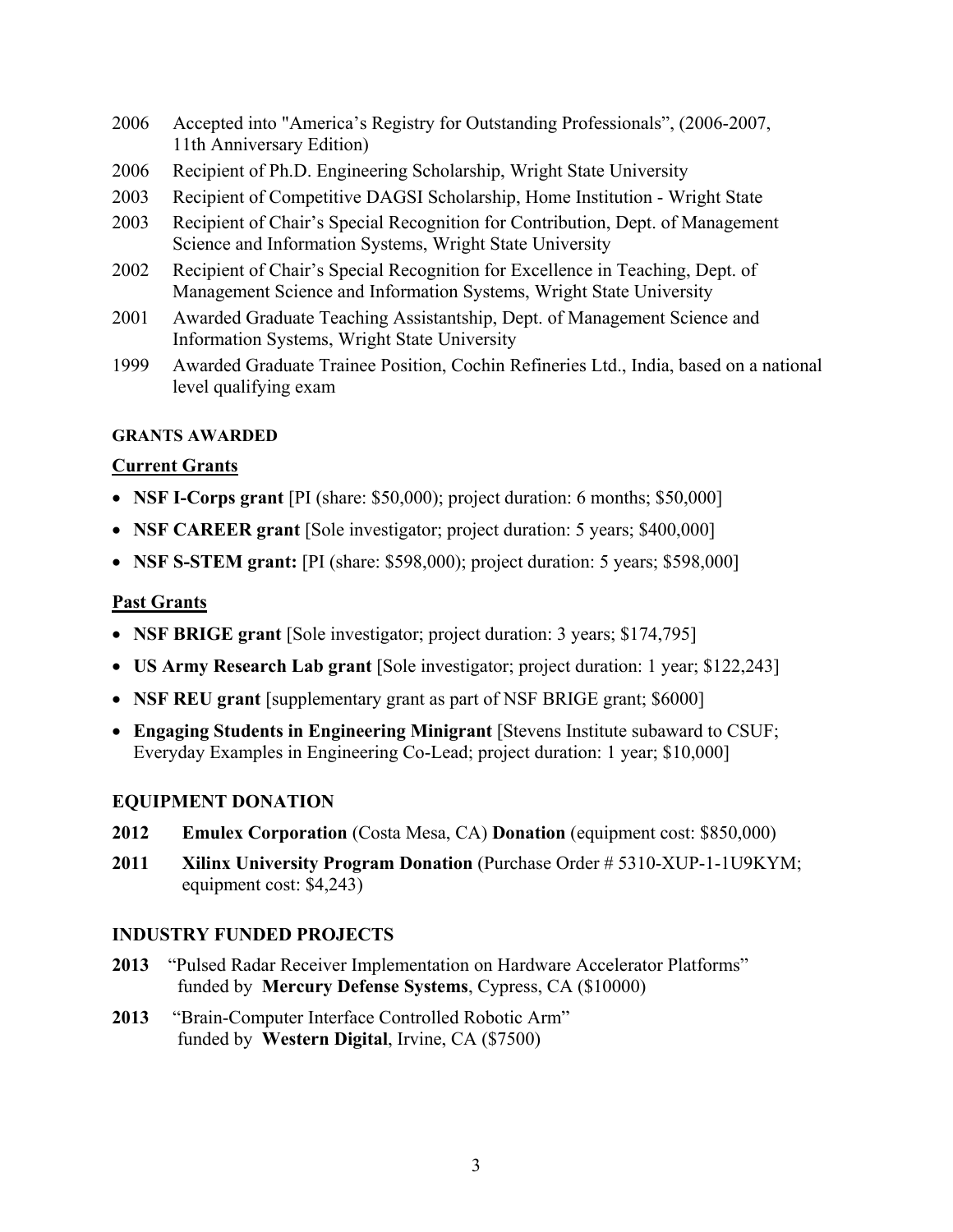## **INTRAMURAL GRANTS/AWARDS**

| <b>Funding Source</b>                              | <b>Funding</b> | <b>Proposal Title</b>                                                                                                  | <b>Funding</b>                      |
|----------------------------------------------------|----------------|------------------------------------------------------------------------------------------------------------------------|-------------------------------------|
|                                                    | Year           |                                                                                                                        | <b>Amount</b>                       |
| <b>OGC Junior Faculty</b>                          | 2014           | Intelligent Indoor Air Quality and                                                                                     | \$5,000                             |
| Award                                              |                | <b>Ventilation System</b>                                                                                              | $+3 WTU$                            |
|                                                    |                |                                                                                                                        | release time                        |
| <b>Instructionally Related</b><br>Activities (IRA) | 2014           | Multidisciplinary Senior Design Projects<br>in Computer Engineering                                                    | \$7700                              |
| FDC (FEID Grant)                                   | 2014           | Lab to Market – entrepreneurship in<br>engineering                                                                     | 3 WTU<br>release time               |
| <b>Instructionally Related</b><br>Activities (IRA) | 2013           | Multidisciplinary Senior Design Projects<br>in Computer Engineering                                                    | \$7400                              |
| FDC (FEID Grant)                                   | 2013           | Integrating Service-Learning into<br>Capstone Design Project Course in<br><b>Computer Engineering</b>                  | 3 WTU<br>release time               |
| CICE Mini grant                                    | 2013           | Add Service-Learning to a Course                                                                                       | \$1000                              |
| <b>OGC</b> Junior Faculty<br>Award                 | 2012           | Neural Signal Based Assistive<br>Technology for Spinal Cord Injury (SPI)<br>Patients                                   | \$5,000<br>$+3 WTU$<br>release time |
| <b>Instructionally Related</b><br>Activities (IRA) | 2012           | Multidisciplinary Senior Design Projects<br>in Computer Engineering                                                    | \$7300                              |
| <b>OGC</b> Incentive Grant                         | 2011           | Design and Implementation of an<br><b>Evolving Intelligent Telemedicine</b><br><b>Clinical Decision Support System</b> | \$10,000                            |
| FDC (FEID Grant)                                   | 2011           | Design and Implementation of low-cost<br>SmartBoards for engineering classrooms                                        | \$55<br>$+3 WTU$<br>release time    |
| FDC Faculty-Student<br>Research Grant (Fall)       | 2011           | Microchip Implementation of Brain-<br>Computer Interface (BCI) for Biomedical<br>Applications                          | \$1000                              |
| <b>Instructionally Related</b><br>Activities (IRA) | 2011           | Multidisciplinary Senior Design Projects<br>in Computer Engineering                                                    | \$6,700                             |
| <b>OGC</b> Incentive Grant                         | 2010           | <b>Titan Supercomputing Centre</b>                                                                                     | \$10,000                            |
| FDC Faculty-Student<br>Research Grant<br>(Spring)  | 2010           | Design and Implementation of a Cost-<br><b>Effective Solar-Powered Fully Automated</b><br>Algae Fuel Production System | \$1000                              |
| FDC Faculty-Student<br>Research Grant (Fall)       | 2010           | Fully Automated Solar-Powered Water<br>Purification System - A Sustainable<br><b>Water Solution</b>                    | \$995                               |
| <b>Instructionally Related</b><br>Activities (IRA) | 2010           | Multidisciplinary Senior Design Projects                                                                               | \$5,505                             |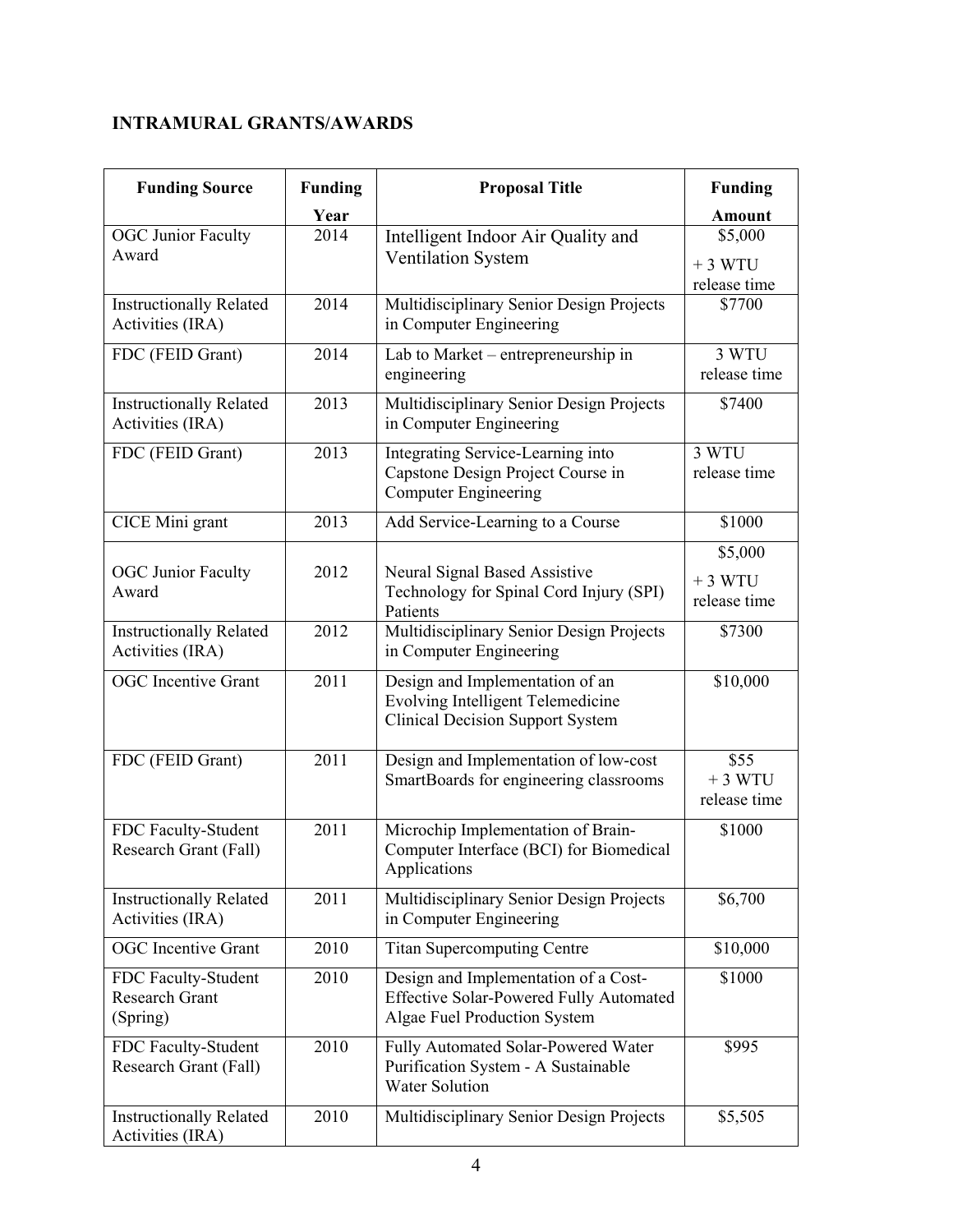|                                                                                                   |      | in Computer Engineering                                                                                    |                                    |
|---------------------------------------------------------------------------------------------------|------|------------------------------------------------------------------------------------------------------------|------------------------------------|
| FDC (FEID Grant)                                                                                  | 2010 | Cost-Effective Integration of Single-<br>Tablet Model into Computer Engineering<br>Courses                 | \$423<br>$+3 WTU$<br>release time  |
| ECS Dean's Office                                                                                 | 2010 | Cost-Effective Integration of Single-<br>Tablet Model into Computer Engineering<br>Courses                 | \$7,000                            |
| <b>Accessible Technology</b><br>Initiative (ATI)                                                  | 2010 | Adaptation of EGCP 450 Class to Meet<br><b>ATI</b> Mandates                                                | \$1,250                            |
| ECS Dean's Office                                                                                 | 2010 | Development of High Performance<br>Computing Lab                                                           | \$63,540                           |
| OGC (Mini-Grant)                                                                                  | 2010 | Fully Automated Solar-Powered<br><b>Biodiesel Processor</b>                                                | \$3,000                            |
| <b>CSUF</b> Incentive<br>Program award                                                            | 2009 | ECS ACE Scholarship program                                                                                | \$2,000                            |
| FDC (Faculty-Student<br>Research Grant)                                                           | 2009 | Fully Automated Solar-Powered<br><b>Biodiesel Processor</b>                                                | \$830                              |
| FDC (Untenured<br><b>Faculty Development</b><br>Intramural Grant)                                 | 2009 | Development of Undergraduate Course in<br>Logic Design for Nano ICs                                        | \$1000<br>$+3 WTU$<br>release time |
| <b>OGC</b> (General Faculty<br>Award)                                                             | 2009 | Microchip Implementation Of High<br>Frequency Ultrasound Transducer Array<br>With Applications In Medicine | \$3,000                            |
| Vice President for<br><b>Academic Affairs</b><br>(Newly-Hired<br>Probationary Faculty<br>Stipend) | 2008 | High Precision DSP Algorithm<br>Development to Extend Digital Receiver<br>Performance                      | \$6,500                            |
| ECS Dean's Office                                                                                 | 2008 | Development of VLSI Lab                                                                                    | \$62,000                           |

#### **RESEARCH PUBLICATIONS**

#### **Journals**

- [1] K. George, K. and C.-I. H. Chen, "Multiple Signal Detection Digital Wideband Receiver Utilizing Hardware Accelerators*," IEEE Transactions on Aerospace and Electronic Systems*, vol.49, no.2, 706-712, April 2013.
- [2] K. George, K. and C.-I. H. Chen, "Measurement setup and performance analysis of digital receiver system with multiple signal detection and expandable bandwidth capabilities on a multiprocessor hardware platform*," Int. J. Engg. Sc. & Mgmt*., vol.3, no.1, 46-54, June 2013.
- [3] K. George and C.-I. H. Chen, "Biologically-Inspired Signal Processor with High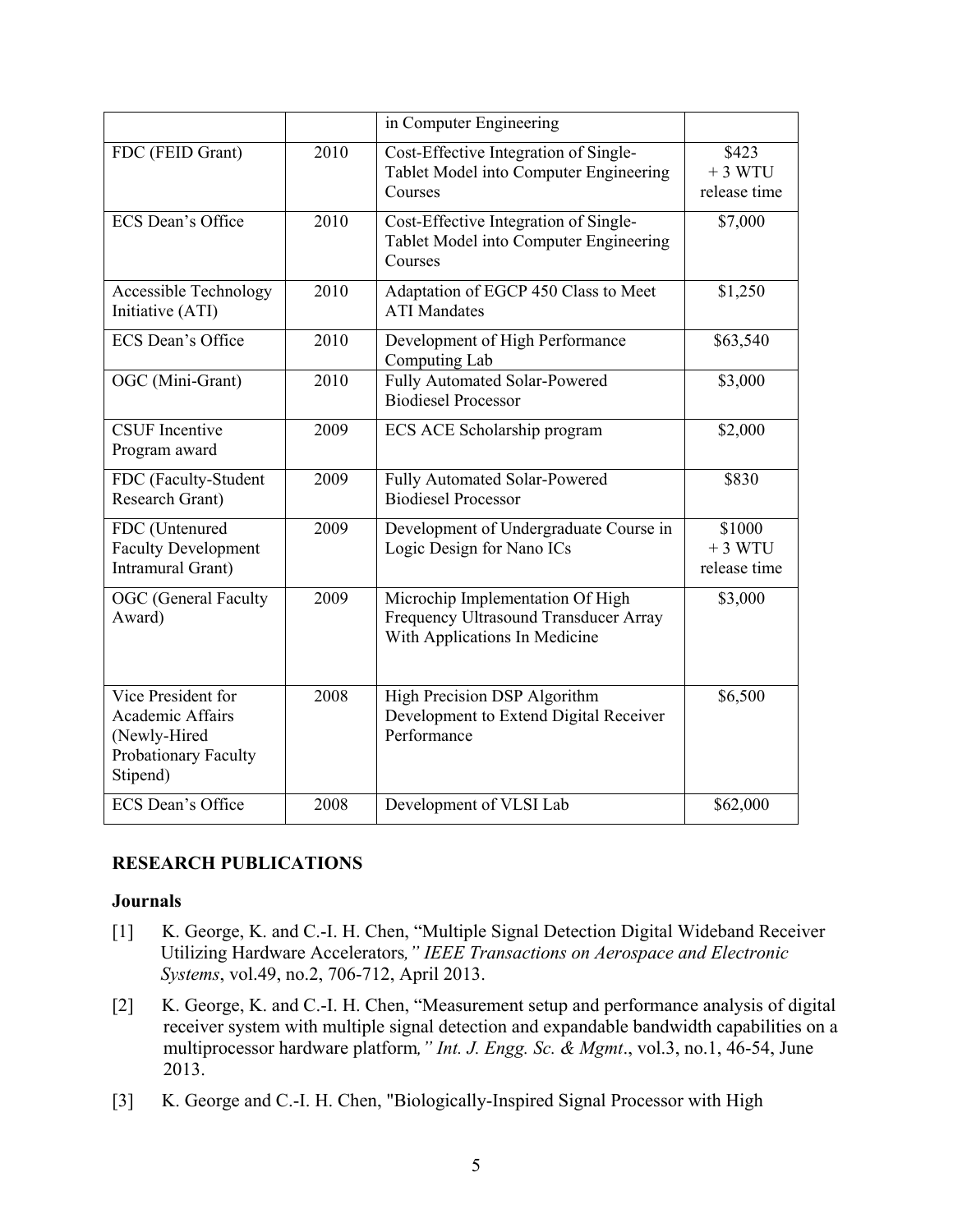Instantaneous Dynamic Range and Frequency Resolution," *International Journal on Smart Sensing and Intelligent Systems*, vol. 4, no. 4, 547 – 567, Dec 2011.

- [4] K. George and C.-I. H. Chen, "A Hybrid Computing Platform Digital Wideband Receiver Design and Performance Measurement," *IEEE Transactions on Instrumentation and measurement*, no. 99, pp. 1-3, June 2011.
- [5] K. George and C.-I. H. Chen, "Logic Built-In Self-Test for Core-Based Designs on System-on-a-Chip," *IEEE Trans. Instrumentation and Measurement*, vol. 58, no.5, pp. 1495 – 1504, May 2009.
- [6] K. George, C.-I. H. Chen, and J. B. Y. Tsui "Extension of Two Signal Dynamic Range of Wideband Digital Receivers using Kaiser Window and Compensation Method," *IEEE Trans. Microwave Theory and Techniques*, vol. 55, no. 4, pp. 788– 794, April, 2007.
- [7] C.-I. H. Chen, K. George, W. McCormick, J. B. Y. Tsui, S. L. Hary, and K. M. Graves, "Design and performance evaluation of a 2.5-GSPS Digital Receiver", *IEEE Trans. Instrumentation and Measurement*, vol. 54, no. 4, pp. 1089-1099, June 2005.
- [8] C.-I. H. Chen and K. George, "Configurable two-dimensional Linear Feedback Shifter Registers for parallel and serial Built-In Self-Test", *IEEE Trans. Instrumentation and Measurement*, vol. 53, no. 4, pp. 1005-1014, August 2004.

#### **Conference Proceedings and Symposiums**

- [1] Invited Panelist; "How Research and Methodologies in Systems, Human-Machine Systems, and Cybernetics can be applied to BMI Systems," *2014 IEEE International Conference on Systems, Human-Machines Systems, and Cybernetics*, October 2014.
- [2] Invited Panelist; "What Have We Learned, Where Do We Go From Here," *2014 IEEE International Conference on Systems, Human-Machines Systems, and Cybernetics*, October 2014.
- [3] K. George, A. Iniguez, Y. Cheng, G. Quental, and J. Gutierrez, "Low-Cost BCI Assisted System to Improve Quality of Life for ALS Patients," BCI Exhibit - *2014 IEEE International Conference on Systems, Human-Machines Systems, and Cybernetics*, October 2014.
- [4] K. George, A. Iniguez, and H. Donze, "Sensing and Decoding of Visual Stimuli using Commercial Brain Computer Interface Technology with a Cognitive Level Function," *Proceedings of the 2014 IEEE International Instrumentation and Measurement Technology Conference proceedings,* May 2014.
- [5] K. George, A. Iniguez, and H. Donze, "Automated Sensing, Interpretation and Conversion of Facial and Mental Expressions into Text Acronyms using Brain-Computer Interface Technology," *Proceedings of the 2014 IEEE International Instrumentation and Measurement Technology Conference proceedings,*May 2014.
- [6] K. George, A. Iniguez, and H. Donze, "Design, Implementation and Evaluation of a Brain-Computer Interface Controlled Mechanical Arm for Rehabilitation," *Proceedings of the 2014 IEEE International Instrumentation and Measurement Technology Conference proceedings,* May 2014.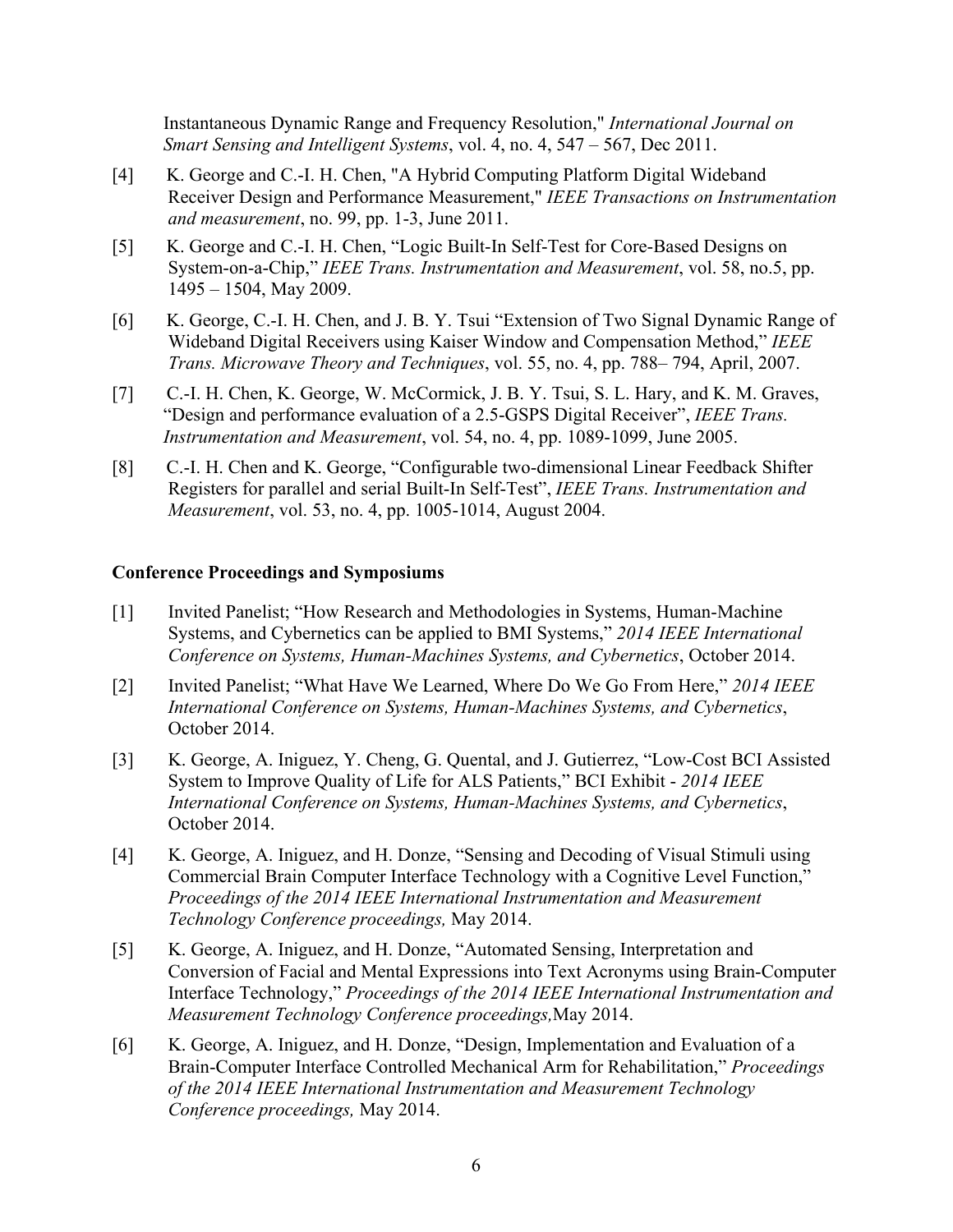- [7] K. George and C.-I. H. Chen, "Modular Test RF Instrumentation and Measurement for a Hybrid Computing Digital Wideband Receiver," *Proceedings of the 2014 IEEE International Instrumentation and Measurement Technology Conference proceedings,* May 2014.
- [8] K. George and V. Venugopal, "Design and performance measurement of a high-performance computing cluster," *Proceedings of the 2012 IEEE International Instrumentation and Measurement Technology Conference proceedings,* pp. 2531 - 2536, May 2012.
- [9] K. George and C.-I. H. Chen, "Automated mixed-signal SoC BIST synthesis utilizing hardware accelerators," *Proceedings of the 2012 IEEE International Instrumentation and Measurement Technology Conference proceedings,* pp. 1184 - 1189, May 2012.
- [10] K. George, "Evaluating the Impact of ECS Academic Catalyst for Excellence (ACE) Scholarship Program," *Proceedings of the 2013 ASEE-PSW conference,* April 2013.
- [11] K. George, "CoursePedia for Engineering Courses," *Proceedings of the 2013 ASEE-PSW conference,* April 2013.
- [12] K. George, "Integration of Low-cost Classroom Technologies into Engineering Classrooms," *Proceedings of the 2012 ASEE-PSW conference,* February 2012.
- [13] K. George, "A STEM Scholarship Program Model to Reverse High Student Attrition," *Proceedings of the 2012 ASEE-PSW conference,* February 2012.
- [14] K. George, Engineering innovation project presented at *2011 National Academy of Engineering's Frontiers of Engineering Education Symposium* for early career faculty members who are developing and implementing innovative educational approaches in engineering disciplines (one among 65 attendees chosen from across the country).
- [15] K. George, "Cost-Effective Integration of Tablet Technology into Engineering Courses," *Proceedings of the 2011 ASEE-PSW conference*, April 2011.
- [16] K. George and C.-I. H. Chen, "Design and Performance Evaluation of a Digital Wideband Receiver on a Hybrid Computing Platform," *Proceedings of the 2011 IEEE International Instrumentation and Measurement Technology Conf.*, pp. 1-5, May 2011.
- [17] K. George and C.-I. H. Chen, "Logic Built-In Self-Test for Core-Based Designs on System-on-a-Chip," *Proceedings of the 2008 IEEE International Instrumentation and Measurement Technology Conf.*, pp. 1503-1508, May 2008.
- [18] K. George and C.-I. H. Chen, "Multiple Signal Detection and Measurement Using a Configurable Wideband Digital Receiver," *Proceedings of the 2007 IEEE International Instrumentation and Measurement Technology Conf.*, May, 2007.
- [19] K. George and C.-I. H. Chen, "Configurable and Expandable FFT Processor for Wideband Communications," *Proceedings of the 2007 IEEE International Instrumentation and Measurement Technology Conf*., Warsaw, Poland, May, 2007.
- [20] K. George, C.-I. H. Chen, and J. B. Y. Tsui "Extension of Two Signal Spur Free Dynamic Range of Wideband Digital Receivers using Kaiser Window and Compensation Method", *Proceedings of the 2006 IEEE MTT International Microwave Symposium*, pp. 1955-1958, June 2006.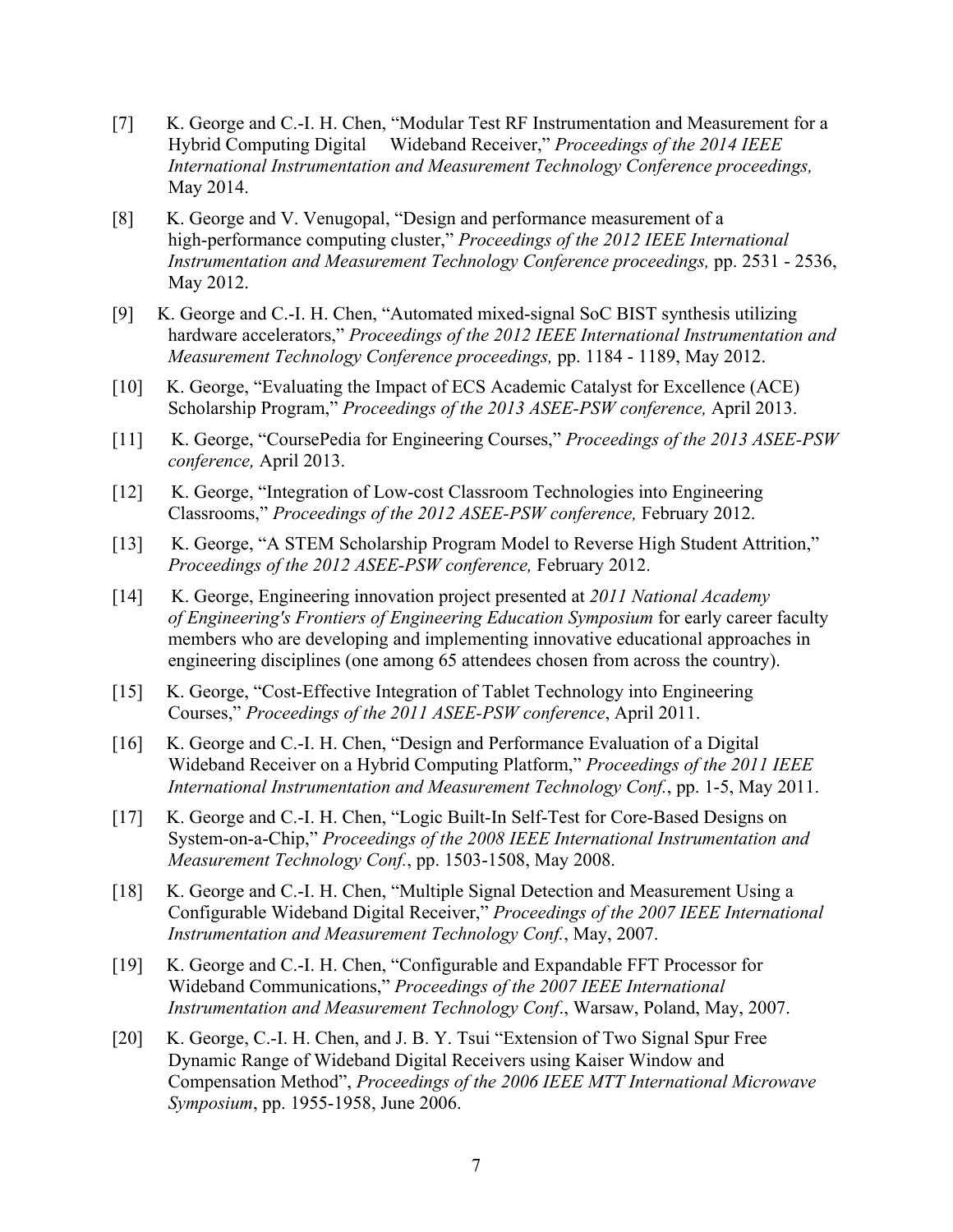- [21] C.-I. H. Chen and K. George, "2.5 GSPS/1 GHz Wide Band Digital Receiver", *Proceedings of the 2003 IEEE Industrial Electronics*, vol. 2, pp. 1888-1893, Nov. 2003.
- [22] C.-I. H. Chen, K. George, and J. B. Y. Tsui, "Design and measurement of 2.5 GSPS Digital Receiver", *Proceedings of the 2003 IEEE Instrumentation and Measurement technology Conf.*, vol. 1, pp. 258-263, May. 2003.
- [23] C.-I. H. Chen and K. George, "Configurable two-dimensional Linear Feedback Shift Registers for Built-In Self-Test", *Proceedings of the 2003 IEEE Instrumentation and Measurement technology Conf.*, vol. 2, pp. 1431-1436, May. 2003.
- [24] C.-I. H. Chen and K. George, "Configurable two-dimensional Linear Feedback Shift Registers for random patterns logic BIST", *Proceedings of the 2003 IEEE Int. Symp. Circuits and Systems*, vol. 5, pp. 25-28, May. 2003.
- [25] C.-I. H. Chen and K. George, "Automated synthesis of Configurable two-dimensional Linear Feedback Shifter Registers for random/embedded test patterns", *Proceedings of the 2003 IEEE Int. Symp. Quality Electronic Design*, vol. 5, pp. 24-26, March. 2003.

#### **COMPUTER ENGINEERING PROGRAM RELATED SERVICE AND ACTIVITIES**

- ABET Coordinator for Computer Engineering (2014-14 Review Cycle)
- Proposed *4 year Integrated BS/MS Degree* program in Computer Engineering (Approved in Spring 2013; First cohort: Fall 2014)
- Proposed MS Degree in Computer Engineering (Approved in Spring 2013; First batch: Fall 2013)
- Proposed seven new courses and revised existing courses
- Proposed and setup Very-large-scale integration (VLSI) lab
- Proposed and setup High-Performance Computing (HPC) lab
- Serving as capstone senior design project advisor
- Serving as undergraduate and graduate advisor
- Supervised over 100 undergraduates and graduates on various student projects including 16 students from local community colleges
- Serving as NSO and TSO advisor
- Coordinated several outreach and synergic activities
- Faculty Advisor, IEEE Computer Society Student Chapter (2007 2012)
- Member, CpE Advisory Board (2007 present)
- Member, CpE Scholarship Committee (2007 & 2010)
- Member, CpE Faculty Search Committee (2009, 2011, 2012 & 2013)
- Member, CpE Planning Committee (2012 & 2013))

#### **SERVICE TO THE COLLEGE OF ECS**

- Assistant Marshall ECS Commencement (2008 2013)
- ECS Open House,  $(2008 2013)$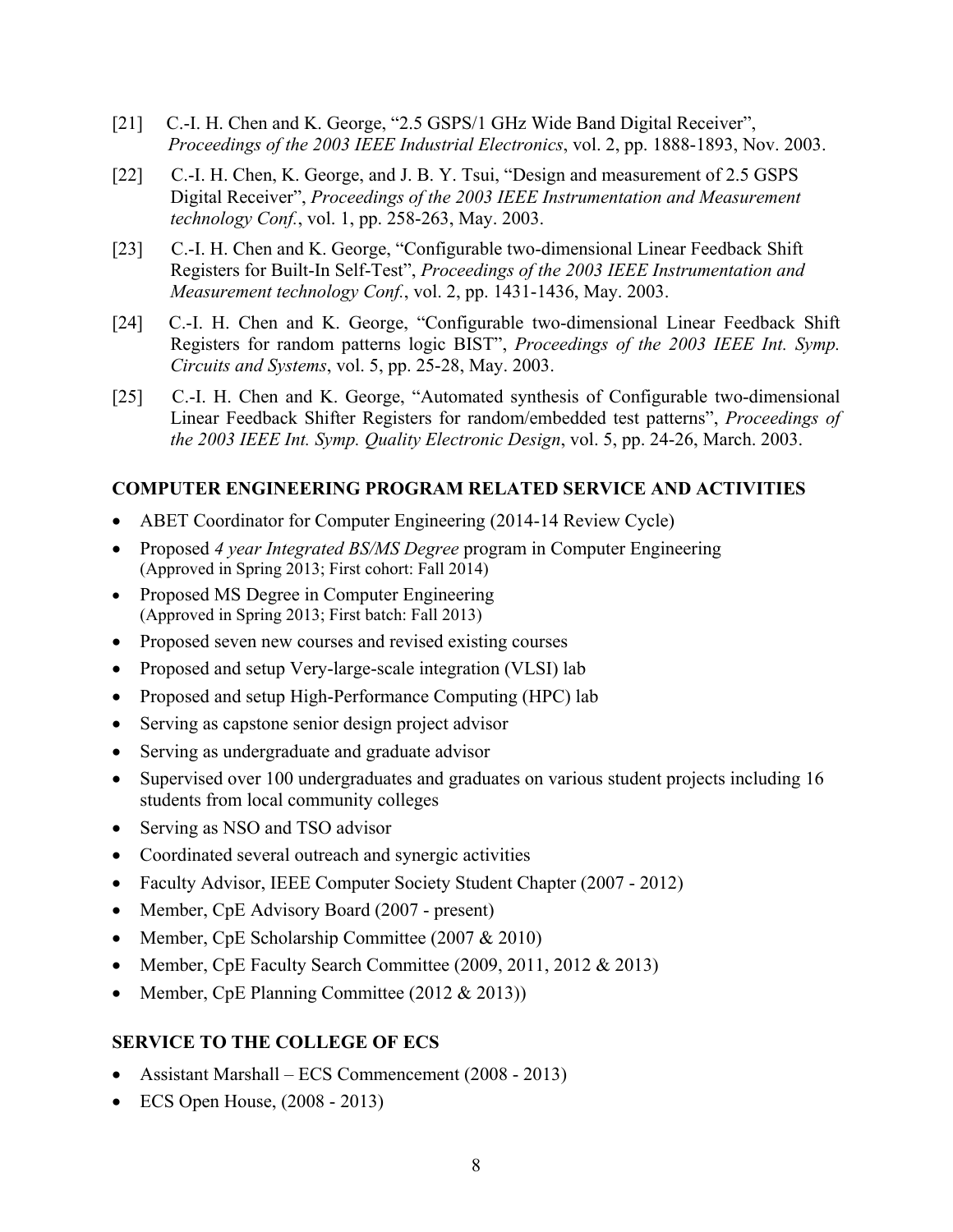- Welcome to CSUF Day (2008 2013)
- Host Professor, Professor for a Day Event (2008 2013)
- Member, ECS Curriculum Committee (2008 & 2009)
- Member, ECS Scholarship Committee (2009)

#### **UNIVERSITY SERVICE**

- Steering Committee Member, Strategic Planning (co-chair: Goal 4)
- Taskforce Member, Strategic Plan Goal 1 Assessment)
- Taskforce Member (Strategic Plan Goal 2 High Impact Practices)
- Member, Assessment and Educational Effectiveness Committee (2013 & 2014)
- Member, Internships and Service-Learning Committee Meeting (2013  $& 2014$ )
- Member, 50th Anniversary Research Celebration Planning Committee (2007)
- Member, OGC Advisory Committee (2010 present)
- FDC Board ECS representative  $(2011)$
- OGC Asst. Director Search Committee (2012 & 2013)

#### **PROFESSIONAL SERVICES/ACTIVITIES**

- **Member** of IEEE, ASEE, International Microwave & Instrumentation and Measurement society
- **Reviewer** NSF, FDC (CSUF), IEEE International Symposium on Circuits and Systems, IEEE International Conference on Electronics, Circuits and Systems, IEEE Transactions on Computers, IEEE Transactions on Signal Processing, IEEE Transactions on Instrumentation and Measurement, and IEEE Transactions on Circuits and Systems  $(I) \& (II)$

#### **MEDIA ARTICLES**

| <b>Robotic Arm Could Give a Helping Hand to ALS</b>                                                                             | <b>Unique Dual Degree Program Approved</b>                                                                                               |  |
|---------------------------------------------------------------------------------------------------------------------------------|------------------------------------------------------------------------------------------------------------------------------------------|--|
| <b>Sufferers [The Accelerator - ASEE]</b>                                                                                       | http://www.fullerton.edu/ecs/newsletter/Newsletter ECS Spring                                                                            |  |
| http://blog.engineeringstudents.org/?p=3740                                                                                     | 2013.pdf                                                                                                                                 |  |
| Students continue work on prototype robotic arm Mind                                                                            | New M.S. in Computer Engineering Offered in                                                                                              |  |
| <b>Games</b>                                                                                                                    | Fall                                                                                                                                     |  |
| http://www.dailytitan.com/2014/03/students-continue-work-on-prototype-                                                          | http://news.fullerton.edu/2013su/new-engineering-degree.asp                                                                              |  |
| robotic-arm/                                                                                                                    | The High Impact of Experiential Learning                                                                                                 |  |
| Computer science majors build robotic arm after                                                                                 | http://news.fullerton.edu/2013su/High-Impact-Learning.asp                                                                                |  |
| months of planning<br>http://www.dailytitan.com/2014/03/computer-science-majors-build-<br>robotic-arm-after-months-of-planning/ | <b>Learning to Design High-Speed Circuits</b><br>http://calstate.fullerton.edu/news/2012su/Emulex-Donation.asp                           |  |
| <b>Students Develop Mind-Controlled Robotic Arm</b><br>http://news.fullerton.edu/2013fa/robotic-arm.asp                         | <b>Recognizing Promise; Kiran George Receives</b><br>'Early CAREER' Award<br>http://calstate.fullerton.edu/news/2012sp/Kiran-George-NSF- |  |
| 'High-impact' learning at CSUF                                                                                                  | Award.asp                                                                                                                                |  |
| http://www.ocregister.com/articles/students-602700-impact-                                                                      | <b>Outstanding Professors: 2011 -12</b>                                                                                                  |  |
| high.html?page=1                                                                                                                | http://news.fullerton.edu/2012fa/year-in-review.asp                                                                                      |  |
|                                                                                                                                 |                                                                                                                                          |  |